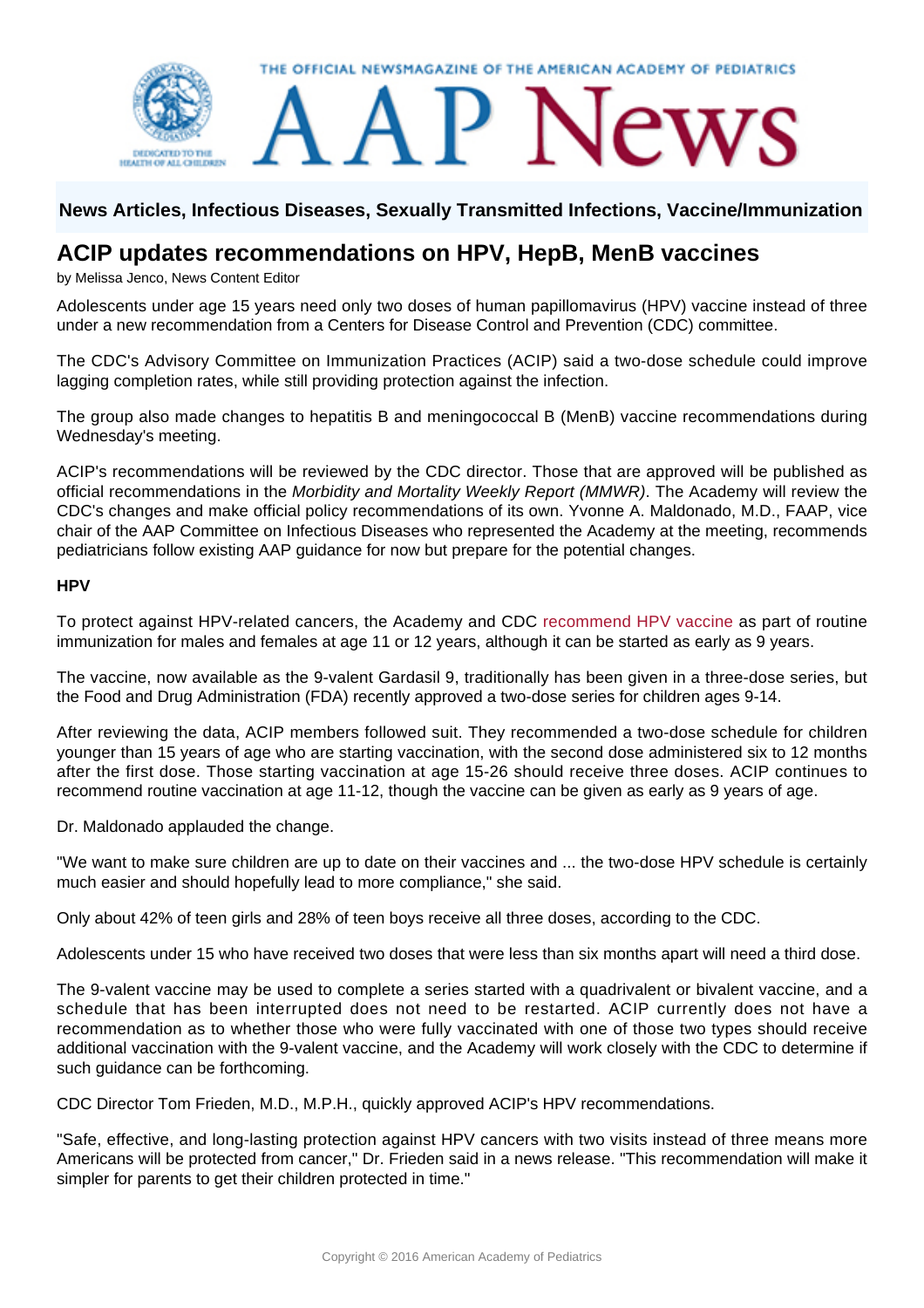

# **News Articles, Infectious Diseases, Sexually Transmitted Infections, Vaccine/Immunization**

## **Hepatitis B**

ACIP also took steps Wednesday to stress the importance of vaccinating infants against [hepatitis B](http://redbook.solutions.aap.org/chapter.aspx?sectionId=88187159&bookId=1484&resultClick=1) as soon as possible after birth.

Hepatitis B is a liver infection transmitted through blood or body fluids and can be passed from a mother to her infant. The CDC estimates 90% of infected infants develop chronic infection.

ACIP recommended Wednesday that infants be immunized within 24 hours of birth and removed policy language allowing a delay in some circumstances.

"The earlier the better," Dr. Maldonado said. "Once infants are discharged home after birth, there is a risk they might miss their first well-child appointment and their first hepatitis B vaccine dose. If the infant' s mother is infected with hepatitis B, there would be a very high risk of becoming infected themselves."

Pediatricians should continue to be vigilant about vaccinating infants who did not receive a dose at birth.

### **MenB**

The Academy and CDC currently [recommend routine MenB vaccination](http://dx.doi.org/10.1542/peds.2016-1890) for those 10 and older who are at increased risk of MenB, including those with persistent complement component deficiencies, anatomic or functional asplenia, and people living in an outbreak area. They do not express a preference for the two licensed vaccines - MenB-4C (Bexsero) and MenB-FHbp (Trumenba) - but the same product must be used for the entire series.

In April, the FDA approved a label change giving MenB-FHbp a flexible three-dose schedule of zero, one to two months and six months and a two-dose schedule of zero and six months. ACIP members on Wednesday recommended when using MenB-FHbp to vaccinate people at increased risk of MenB, the three-dose schedule should be used.

That schedule will "provide early protection and maximize immune response," said Jessica MacNeil, M.P.H., a CDC epidemiologist.

For healthy people ages 16-23 years who are not at increased risk of MenB disease, ACIP has a permissive recommendation that allows use of one of the MenB vaccines should the patient desire to be immunized. If an adolescent so chooses and MenB-FHbp is selected, ACIP recommended a two-dose schedule.

If a patient receives a second dose of MenB-FHbp less than six months after the first dose, a third dose should be given at least six months after the first.

### **Pertussis**

Experts also reviewed new research regarding the safety of [tetanus diphtheria acellular pertussis \(Tdap\)](http://redbook.solutions.aap.org/chapter.aspx?sectionId=88187212&bookId=1484&resultClick=1) vaccine during pregnancy.

CDC epidemiologist Jennifer Liang, D.V.M., M.P.V.M., said data " continue to be reassuring."

"Studies of over 50,000 women receiving Tdap during pregnancy … show no increased risk of adverse maternal or infant health outcomes," she said.

In 2012, ACIP began recommending Tdap during every pregnancy. While it can be given at any time, the CDC